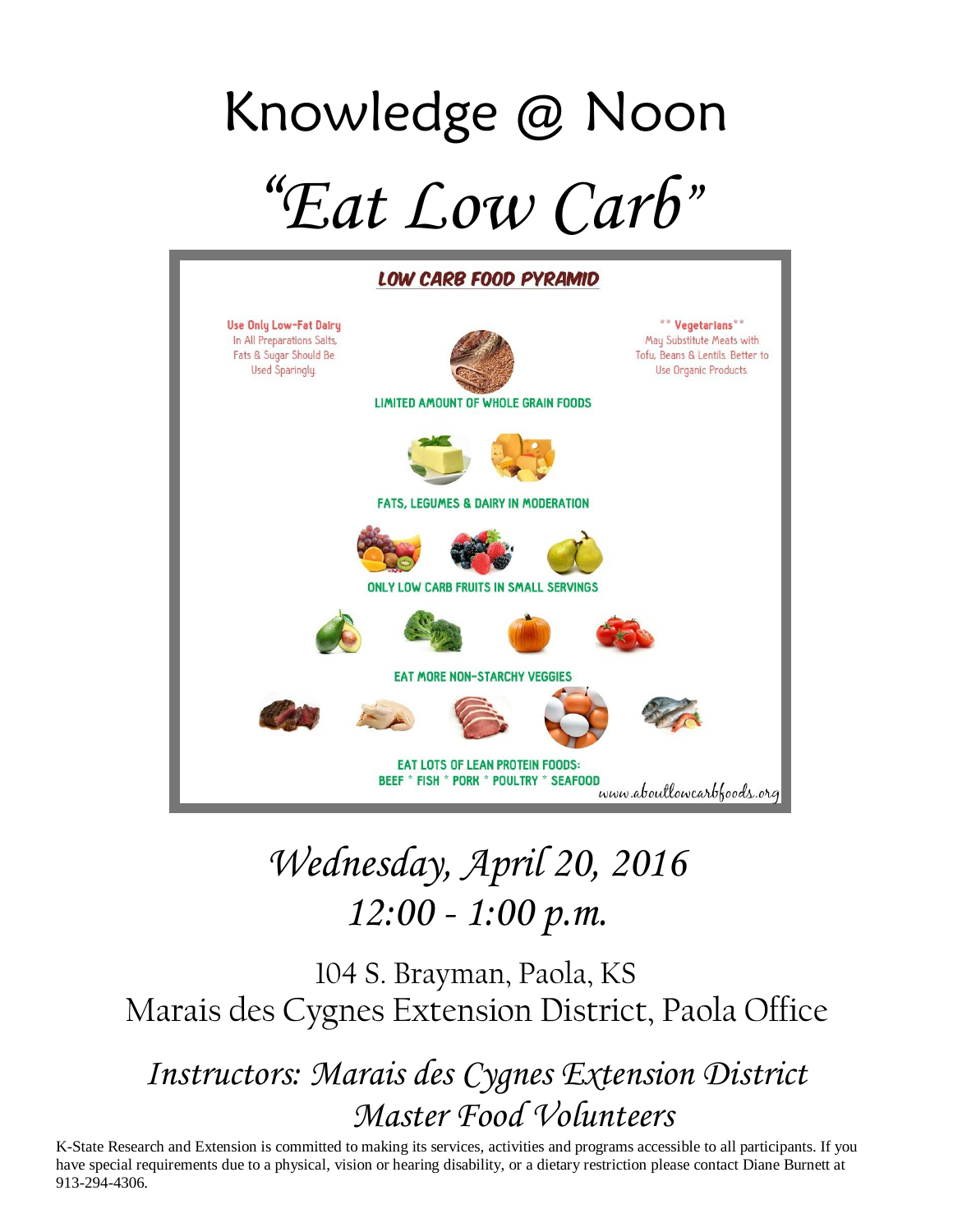# **Watch Out for Carbs**

Low carb diets have become very popular and low carb dieting means different things to different people. What may be more important than the quantity of carbs is the *type of carbohydrate* one eats because certain carbs are much healthier than others.

Carbohydrates provide 4 calories per gram. There are two different types of carbohydrates:

- Simple carbohydrates -- also known as simple sugars
- · Complex carbohydrates -- made of strings of simple carbohydrates

#### *The words carbohydrates and carbs can be used interchangeably and mean the same thing.*

Foods that are made up of complex carbohydrates and those with simple carbohydrates *that contain fiber*, as in fruit, are generally considered the healthier sources of carbs. They offer to us a slow-released, sustained energy and promote good health due to their vitamins, minerals, fiber, and important phytonutrients. Examples of these healthier carbohydrates are:

- fruits
- vegetables
- beans
- whole grains
- whole grain breads
- whole grain cereals

Research indicates quality carbohydrate-rich foods are a critical part of a healthy and active lifestyle. Carbohydrates are the main source of fuel for the body and brain and therefore it is recommended at least 50% of our calories come from these sources. The 2015 dietary guidelines recommends ¾ of our plate be fruits, vegetables, and whole grains.

Foods made up of refined carbs or simple carbohydrates that have very little fiber are less healthy sources of carbs. These items contain easily digested carbohydrates that may offer quick energy but can affect blood sugar and insulin levels in a negative way. Their high calories and low nutrient value may also contribute to weight gain, interfere with weight loss, and may possibly promote chronic disease. Examples of these less healthy carbohydrates are:

- white bread/white flour
- white rice
- · pasta
- most breakfast cereals
- · doughnuts, pastries, cookies, cake
- sugar, candy, and soda pop
- French fries
- most snack foods such as pretzels and potato chips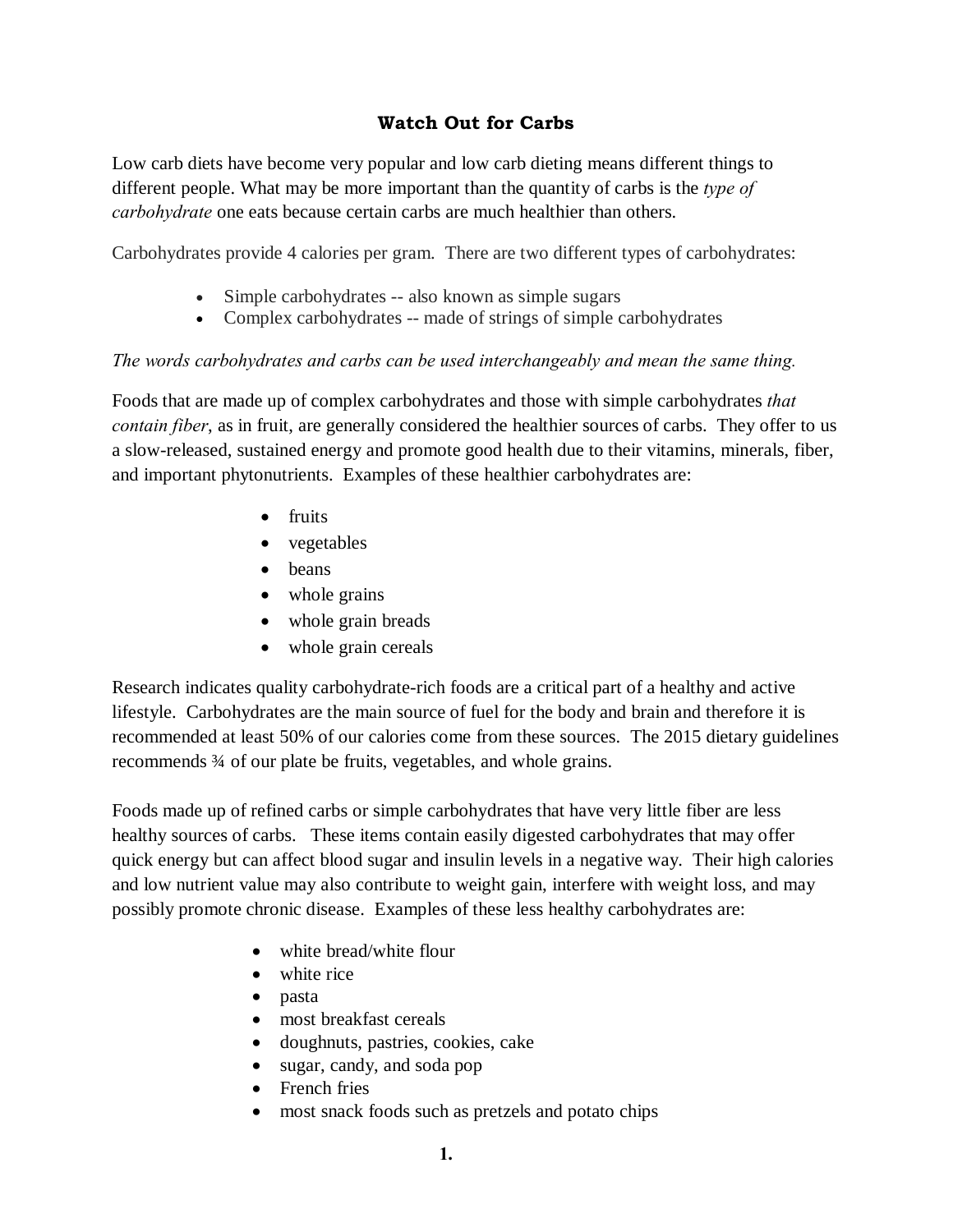The important thing to remember is that all carbs are not created equally. There is a big difference between oats and a toaster pastry, but so many people think that a carb is a carb is a carb. It is better to focus on the *quality* of the food that contains the carbohydrates and explore the difference between foods that gush sugar into the blood and others that trickle it into the blood.

In an effort to eat the healthier carbs and less of the unhealthy we can do some tricks to help us. We can try experimenting with some of our favorite recipes that are not so healthy as well as try to find new recipes that are more in alignment with the suggested healthy carbs.

Some substitutions can be easier than others. We can use brown rice instead of white rice and we can swap out regular pasta for 100% whole grain pasta in recipes. We can try substituting half 100% whole wheat pastry flour for half the flour in a dessert recipe that uses baking powder and/or baking soda. We can substitute half our bread flour for 100% whole wheat flour in bread recipes that use yeast. Also, it is said that many dessert recipes can use half the sugar without compromising the recipe.

Sometimes trying to encourage our families to eat more vegetables can be a challenge. Some moms have found that dipping vegetables in some sort of dip helps kids to eat more raw veggies. By using guacamole or hummus for dipping we can provide more vegetables or beans to the menu. It has also been suggested that a white sauce (made by stirring one cup of milk with one tablespoon of cornstarch and a dash of salt and heat while stirring until it thickens) served on steamed vegetables seemed to ease their families into eating more cooked vegetables.

Dried fruits such as dried dates, figs, raisins, cherries and other fruit can help satisfy a sweet tooth without the quantity of processed sugar found in many candies and desserts. Nuts and seeds also can be a good snack substitute for the not so healthy snacks of pretzels or chips.

Fruit juice and fruit flavored herbal teas, minimally sweetened if needed, can help substitute for Kool-Aid type drinks. Sometimes just having cold ice water available is all that is needed to encourage children to drink on a hot day.

Portion control is still essential. Choosing less refined and processed carbs while substituting for healthier carbs can be an important part of a healthy diet.

Sources:

U.S. Department of Health and Human Services and U.S. Department of Agriculture. *2015 –* 2020 Dietary Guidelines for Americans. 8<sup>th</sup> Edition. December 2015. Available at http://health.gov/dietaryguidelines/2015/guidelines/

https://foodandhealth.com/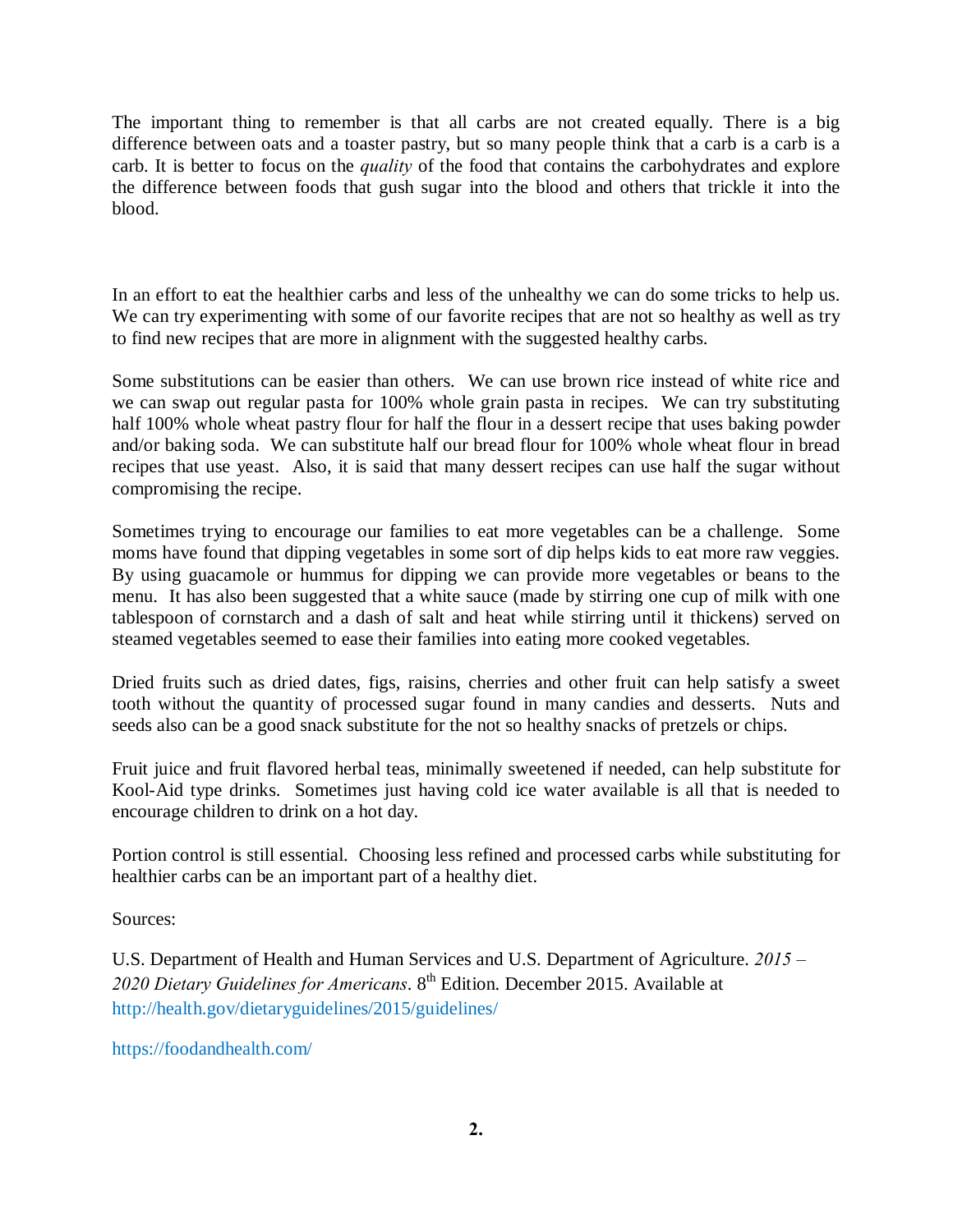# **Pecan Chicken Salad**

2 cups chopped chicken meat, cooked 1 ½ cups halved seedless green grapes, rinsed ½ cup diced celery 1 cup coarsely chopped pecans, toasted 2 Tablespoons chopped fresh basil ½ cup thinly sliced green onions 1 cup mayonnaise ¼ teaspoon salt ¼ teaspoon ground black pepper 1 Tablespoon lemon juice 12 bread slices 6 lettuce leaves

Combine all the salad ingredients in a bowl and mix well. To make the sandwiches, use 3/4 cup of the salad per sandwich and layer between bread slices with lettuce. Makes 6 servings. 28.9 grams carbs. *Recipe from Low Carb Recipes, Traditional Kitchen*

# **Garden Vegetable Sauté**

 $\frac{1}{2}$  cup butter

- 2 teaspoons dried basil leaves
- 1 teaspoon dried oregano leaves
- 1 teaspoon finely chopped fresh garlic
- 2 cups broccoli florets
- 4 medium carrots, sliced diagonally ¼ inch thick
- 2 medium onions, cut into ¼ inch rings
- 1 (8 oz.) package fresh mushrooms, sliced ¼ inch thick
- 2 red or green peppers, cut into strips
- 2 medium zucchini, sliced 1/8 inch thick
- 1 cup shredded cheddar cheese
- 1 cup shredded mozzarella cheese

In a Dutch oven melt the butter until sizzling; stir in the basil, oregano and garlic. Add the broccoli, carrots and onions. Cook over medium heat, stirring often; until vegetables are crisply tender (7 to 9 Minutes). Stir in the mushrooms, peppers and zucchini. Continue cooking, stirring constantly, until vegetables are crisply tender (5 to 6 minutes). To serve, spoon into serving dish; sprinkle with cheeses. Cover; let stand 1 to 2 minutes or until cheeses are melted. 8 grams carbs. Makes 12 servings. *Recipe from Low Carb Recipes, Traditional Kitchen*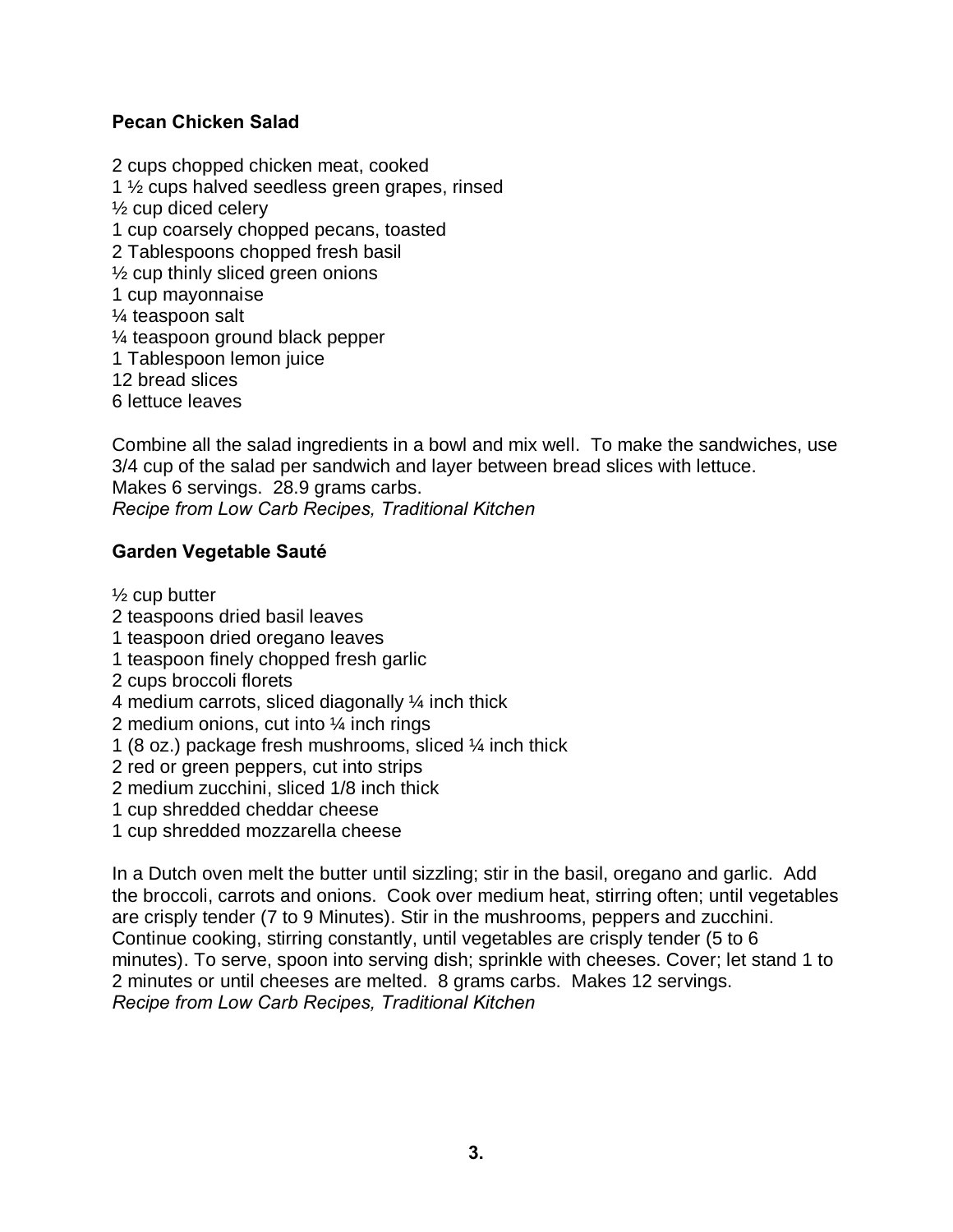# **100% Whole Wheat Bread**

- 4 1/2 -5 cups whole wheat flour (divided) 2 teaspoons salt 1 envelope active dry yeast ¾ cup milk ¾ cup water ¼ cup honey 3 Tablespoons butter
- 1. Preparation: 15 minutes. Thoroughly blend 1½ cups of the whole wheat flour, the salt, and yeast in a large mixing bowl. Heat milk, water, honey and butter in a medium sauce pan until lukewarm (120-130 degrees Fahrenheit); gradually add to dry ingredients in bowl, and beat at medium speed with electric mixer for 2 minutes, scraping bowl once or twice. Add 1/2 cup more of flour, or enough to make a thick batter. Beat at high speed for 3 minutes. Stop the mixer and add additional flour, stirring with a spoon; then stir by hand, until a soft mass forms.
- 2. Resting: 10 minutes. Turn the soft dough onto a lightly floured work surface, invert the mixing bowl over the dough to cover, and let dough rest 10 minutes.
- 3. Kneading: 8 minutes. Knead the dough until it is smooth and elastic, adding 1/8 cup or more additional flour if the dough is moist or slack. Knead for about 8 minutes (5 minutes if using the dough hook of an electric mixer).
- 4. First Rising: 50 minutes. Press dough into a large greased bowl. Cover the top tightly with foil or plastic wrap and move to a warm draft-free place till dough doubles in volume.
- 5. Shaping: 10 minutes. Punch dough down; turn out on work surface shaping into a loaf. This can be done by flattening dough into an oval, folding in half, pinching the seam tightly and placing seam side down, in a greased 9¼ x 5¼-inch loaf pan. Second Rising: 50 minutes. Cover the pan with wax paper and let loaf rise in a warm place until it has doubled in volume, and the center has risen about 1 inch above the level of the edge of the pan.
- 6. Baking: 40 minutes. Bake in a moderate oven (375 degrees) for 40 minutes or until it tests done when thumped on the bottom crust. If it does not sound hard and hollow return to the oven without the pan for an additional 10 minutes.

# *Another way to check for doneness is by inserting a food thermometer into the center of the loaf. A yeast bread is done if its internal temperature is 205 degrees Fahrenheit.*

7. Final Step: Let cool on metal rack, out of the pan. Brush with butter.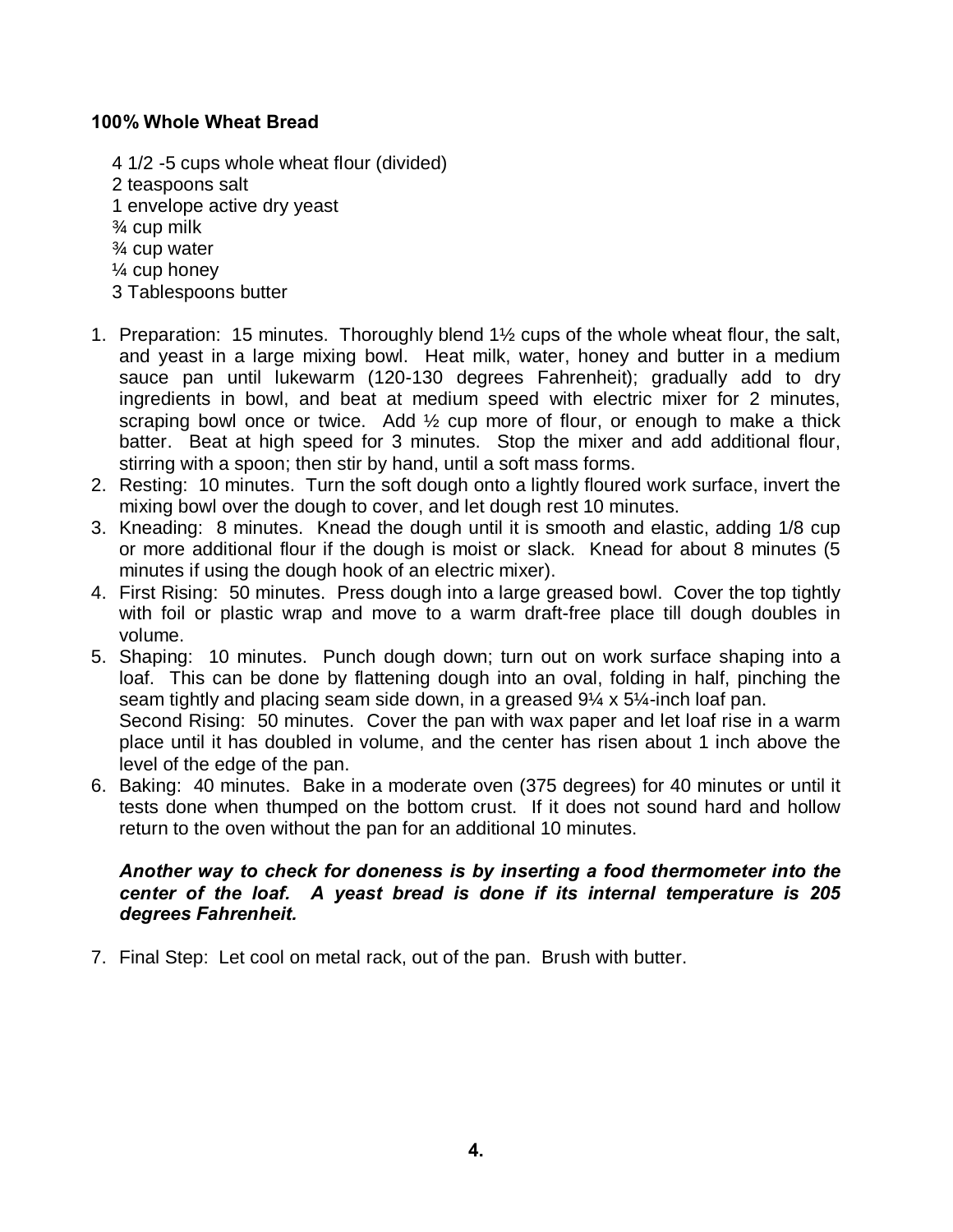# **Garlic/Cheese Biscuits**

3 ounces grated Cheddar cheese 3 eggs, beaten 1 ½ cups whey protein powder 1/8 cup oil ½ cup cream ¼ cup water 1 ½ teaspoons butter extract 2 Tablespoons baking powder Garlic powder, to taste

Preheat oven to 350 degrees. Mix all ingredients together. Dough will be almost like cookie dough. Drop dough by tablespoonful onto greased cookie sheet. Bake for about 10 to 15 minutes until slightly golden. 1.2 grams carbs. *18 servngs. Recipe from Low Carb Recipes, Traditional Kitchen*

#### **Marinated Seafood Salad**

12 ounces fresh or frozen peeled and deveined shrimp

8 ounces fresh or frozen bay scallops

6 cups water

½ teaspoon salt

- 3 Tablespoons lemon juice
- 2 Tablespoons olive oil
- 2 teaspoons snipped fresh oregano or tarragon (½ teaspoon dried)
- ¼ teaspoon dry mustard
- ¼ teaspoon salt
- ¼ teaspoon pepper

6 cups mixed salad green

¼ cup crumbled feta cheese

- 1. Thaw shrimp and scallops, if frozen. In a large saucepan bring water and the ½ teaspoon salt to a boiling; add shrimp and scallops. Return to boiling. Simmer, uncovered, for 1 to 3 minutes or until shrimp and scallops are opaque. Drain. Rinse under cold running water; drain well. Place shrimp and scallops in a plastic bag set in a shallow dish.
- 2. For dressing combine lemon juice, olive oil, oregano or tarragon, mustard, ¼ teaspoon salt and pepper. Pour over shrimp and scallops in bag. Close bag. Marinate in the refrigerator for 2 to 3 hours, turning bag occasionally.
- 3. To serve, divide the greens among 6 salad plates. Spoon seafood and dressing over the greens. Sprinkle each serving with feta cheese.

Nutrition facts per serving: 156 calories, 8 grams fat, 09 mg cholesterol, 372 mg sodium, 4 grams carbohydrate, 1 gram fiber, 18 grams protein. *Recipe is from New Diabetic Cookbook, by Better Homes and Gardens*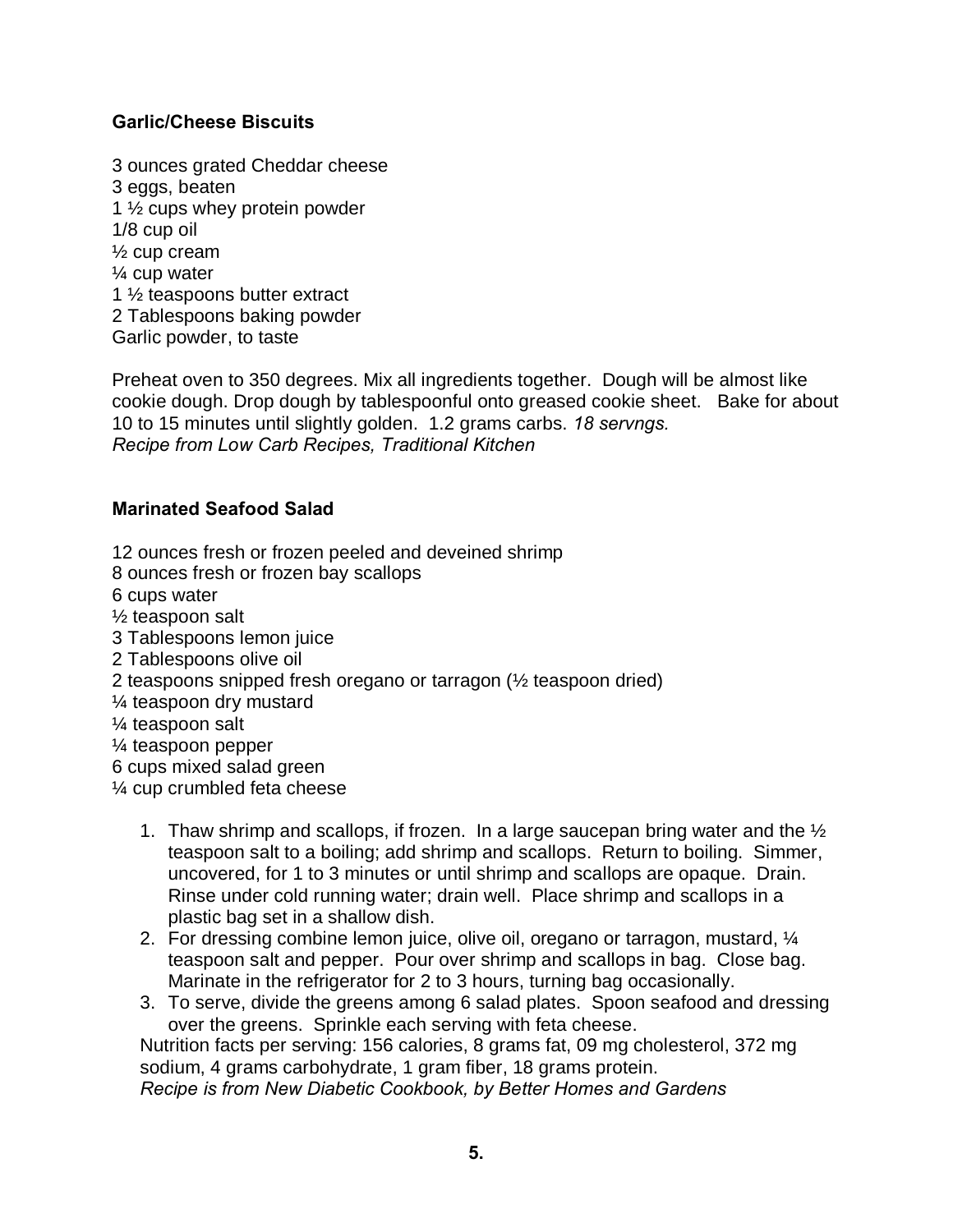# **Spring Green and Mango Salad with Ginger-Carrot Dressing**

¼ cup seasoned rice vinegar 2 tablespoons toasted sesame oil 1 tablespoon shredded carrots ¼ teaspoon lime juice 8 ounces mixed baby greens 1 mango, diced 2 teaspoons sesame seeds Whisk together vinegar, oil, ginger, carrots and lime juice in a large bowl. Add greens and mango and toss to coat, sprinkle with sesame seeds. Makes 6 servings of 2 cups each. Per 2-cupserving: 78 calories;5.3 grams fat, 1 gram protein, 7.5 grams carbohydrates; 1 gram fiber; 27 mg sodium *Recipe is from Allrecipes Magazine, April, 2016*

#### **Gazpacho Mold with Parsley Sauce**

2 envelopes unflavored gelatin

 $2\frac{1}{2}$  cups no-salt . added vegetable juice cocktail

½ cup water

3 tablespoons lemon juice

¼ teaspoon hot sauce

½ cup chopped celery

½ cup chopped green pepper

½ cup peeled, seeded, and chopped cucumber

Sprinkle gelatin over vegetable juice cocktail in a nonaluminum sauce-pan; let stand 1 minute. Cook over low heat, stirring until gelatin dissolves. Add water, lemon juice, and hot sauce; stir well. Remove from heat, and chill until the consistency of unbeaten egg white.

Add celery, green pepper, and cucumber to gelatin mixture, stirring to combine. Spoon gelatin mixture into a 4 cup old coated with cooking spray. Cover and chill until firm. Unmold gazpacho onto lettuce leaves, if desired. Serve with Parsley Sauce. (8 servings)

#### **Parsley Sauce**

1/2 cup plain nonfat yogurt

½ cup chopped fresh parsley

½ cup reduced-calorie mayonnaise

Per ½ cup serving with 1 tablespoon sauce: Calories 77, protein 3 grams, fat 4 gram,

carbohydrates 7 grams , sodium 149 mg.

*Recipe is from the Light and Easy Cooking Collection.*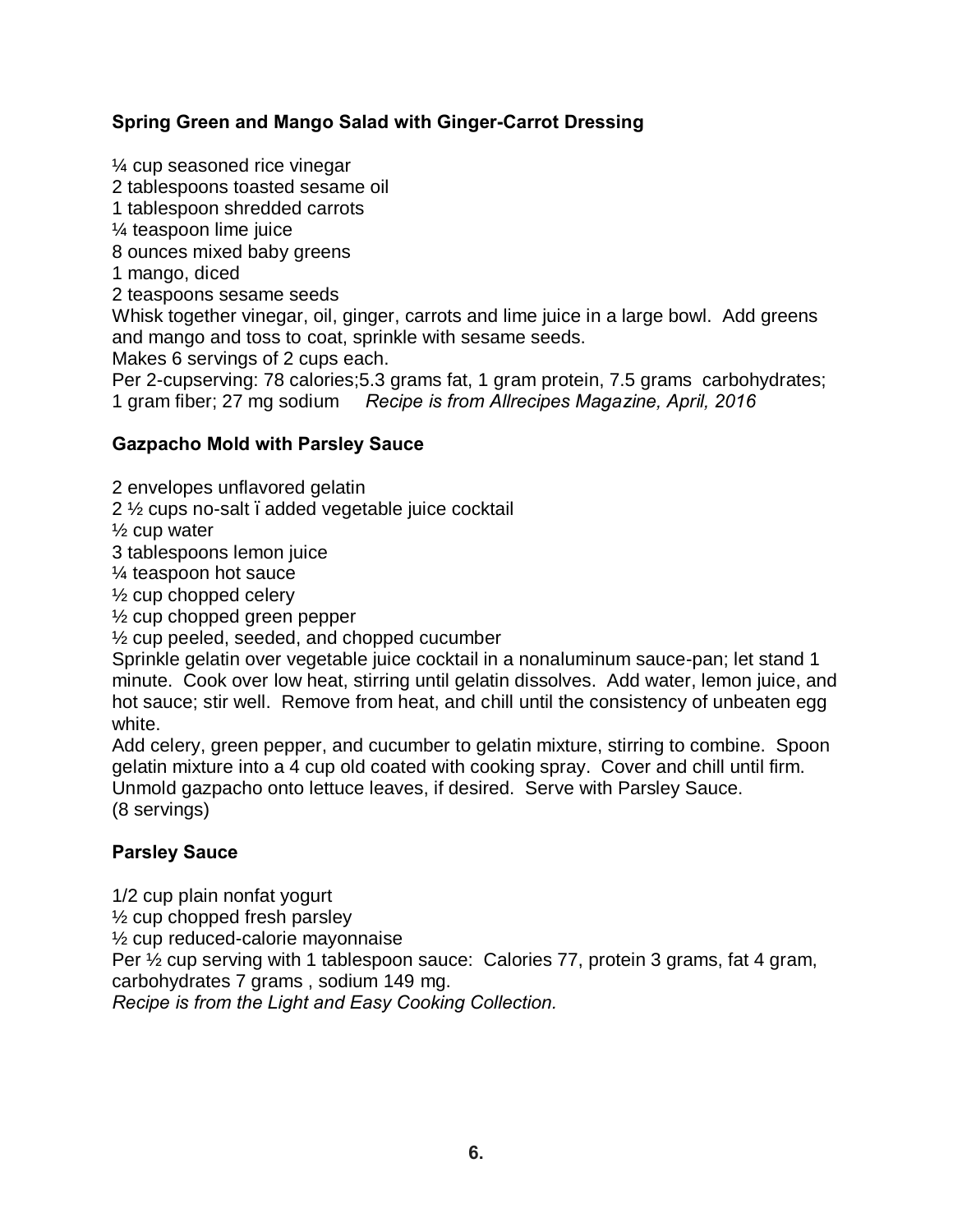# **No Dough Pizza**

# **Crust**

1(8oz) package of full fat cream cheese, room temperature 2 eggs 1/4 teaspoon black pepper 1 teaspoon garlic powder 1/4 cup grated parmesan cheese

Preheat oven to 350F

Lightly spray a 9x13 baking dish with cooking spray. With a handheld mixer, mix cream cheese, eggs, pepper, garlic powder and parmesan cheese until combined. Spread into baking dish. Bake for 12-15 min or until golden brown. Allow crust to cool for 10 min.

Spread pizza sauce on crust. Top with cheese and toppings. Sprinkle pizza with garlic powder. Bake 8-10 min until cheese is melted. *Recipe from Barbara Wilson, MFV*

# **Vegetable Ham Stew Recipe**

TOTAL TIME: Prep: 10 min. Cook: 1 hour 25 min.YIELD:11 servings **Ingredients** 

| 4 cups water                                | $\frac{1}{2}$ cup chopped green pepper |
|---------------------------------------------|----------------------------------------|
| 2 cans (14-1/2 ounces each) diced tomatoes, | 1 Tablespoon sugar                     |
| Undrained                                   | 2 teaspoon dried basil                 |
| 3 cups shredded cabbage                     | $\frac{1}{2}$ teaspoon pepper          |
| 2 cups diced fully cooked lean ham          | 1⁄4 teaspoon garlic powder             |
| 3 large carrots, cut into 1-inch pieces     | 2 bay leaves                           |
| 1-1/2 cups chopped celery                   | 1⁄4 cup cornstarch                     |
| 3/4 cup chopped onion                       | 1⁄4 cup cold water                     |
|                                             |                                        |

**Directions** 

1. In a Dutch oven or soup kettle, combine the first 13 ingredients; bring to a boil. Reduce heat; cover and simmer for 1-1/4 hours or until cabbage is tender, stirring occasionally.

2. Combine cornstarch and cold water until smooth; stir into stew. Bring to a boil; cook and stir for 2 minutes or until thickened. Discard bay leaves. Yield: 11 servings (2-3/4 quarts).

Nutritional Facts

1 cup equals 90 calories, 1 g fat (0 saturated fat), 12 mg cholesterol, 511 mg sodium, 13 g carbohydrate, 3 g fiber, 6 g protein. Diabetic Exchanges: 1 starch, 1 lean meat. *Recipe from Taste of Home*